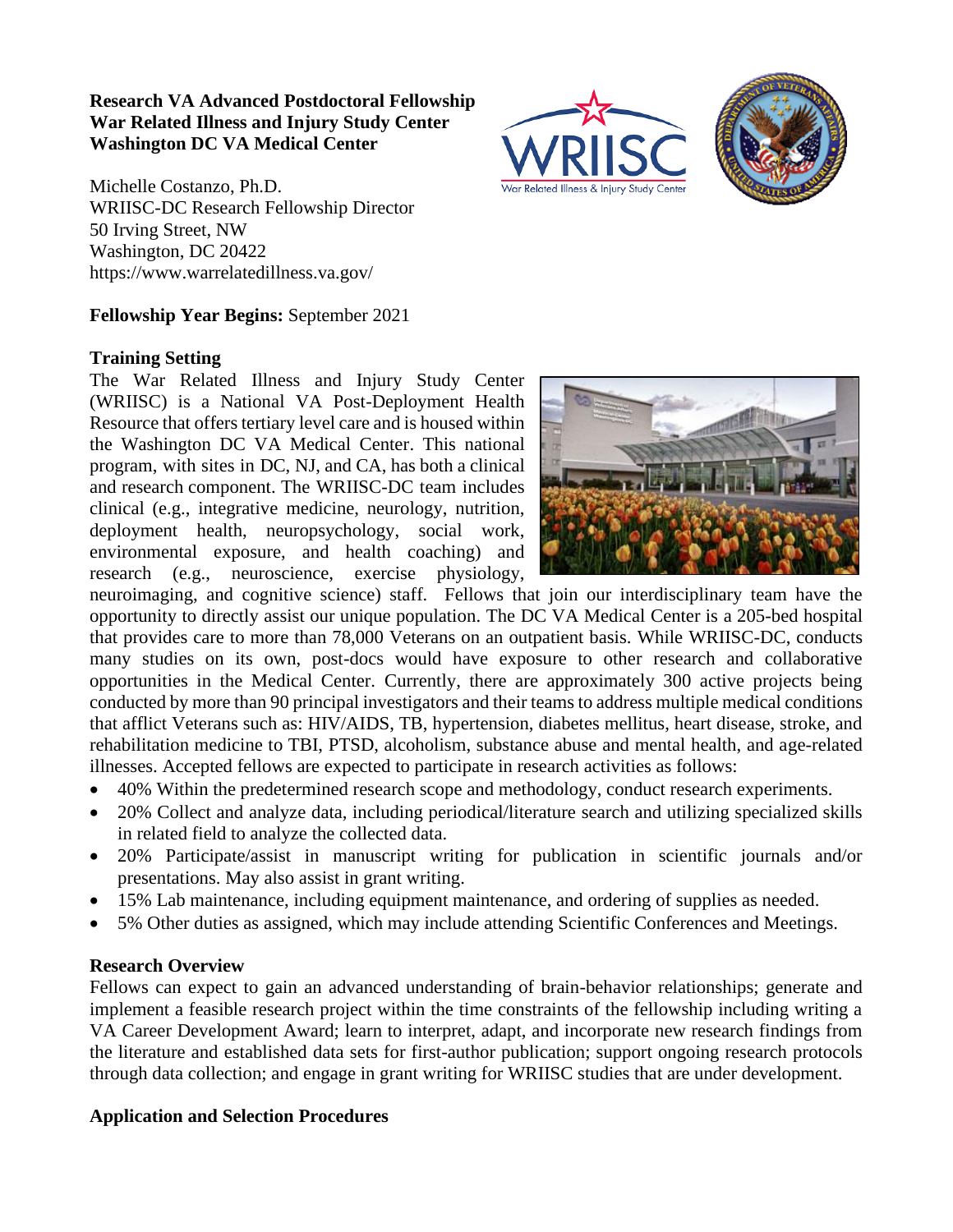The WRIISC-DC Research Fellowship begins in September 2021. This is a two-year, full-time program with VA benefits, including 13 days annual leave, 13 days sick leave, health insurance, and 10 federal holidays. Current stipend/salary is \$51,237 for Year One, increasing to \$54,006 for Year Two. Our program is designed to provide two full years of postdoctoral training. However, advancement to the second year is contingent on successful completion of first year requirements.

## **Eligibility**

To be considered for our postdoctoral training program, applicants must have completed a doctoral degree or be on track to complete the PhD prior to the program. WRIISC fellows have the opportunity to explore their research interests in a variety of fields including clinical psychology, exercise physiology, rehabilitation, education and behavioral and cognitive neuroscience. Certification of U.S. citizenship and drug screening are required for all VA Postdoctoral Fellows. In addition, VA employment requires that males born after December 31, 1959 must have registered for selective service by age 26. Please review VA eligibility requirements before applying.

[https://www.va.gov/OAA/Advanced\\_Fellowships/Home.asp](https://www.va.gov/OAA/Advanced_Fellowships/Home.asp)

### **Current positions**

We are looking for two fellows who are interested in understanding TBI / occupational exposures and/or exercise interventions for clinical populations and will be primarily involved in one of the following research studies:

- TBI and blast exposure research: Exploration of a comprehensive battery of blood biomarkers, proteomics, neuropsychological assessments, actigraphy, EEG and eye-tracking data and MRI sequences to characterize blast exposure sequelae and resiliency to adverse health outcomes in individuals with TBI and those with Explosive Ordinance Disposal training (EOD-Track).
- Individualization of exercise interventions for Veterans with chronic multi-symptom illness (CMI): This pilot study will explore the optimal manner to administer exercise interventions for Veterans with CMI using heart rate variability (HRV) as an objective measure of recovery to determine which days are optimal for exercising. The effects on symptomology, healthrelated/executive functioning, sleep, autonomic functioning, and brain activity will be examined to inform the development of a larger randomized control trial.

# **Application Materials**

Please submit the materials in electronic format to Dr. Costanzo (Michelle.Costanzo@va.gov)

- A cover letter that describes:
	- o Your background, research experience, technical skills, professional interests, and research goals.
	- o Specific reasons you are interested in training at the WRIISC-DC
	- o Methodological experience with assessment (e.g. behavior, physiological, neuroimaging) and intervention (e.g. exercise, nutrition, behavioral), including settings you have worked in and patient populations you have worked with
- Curriculum vitae
- One research work sample (e.g., a published article first author preferred, chapter, posters or presentation)

Please contact Dr. Costanzo (Michelle.Costanzo@va.gov), with any questions about the application process.

# **WRIISC-DC Research Experience**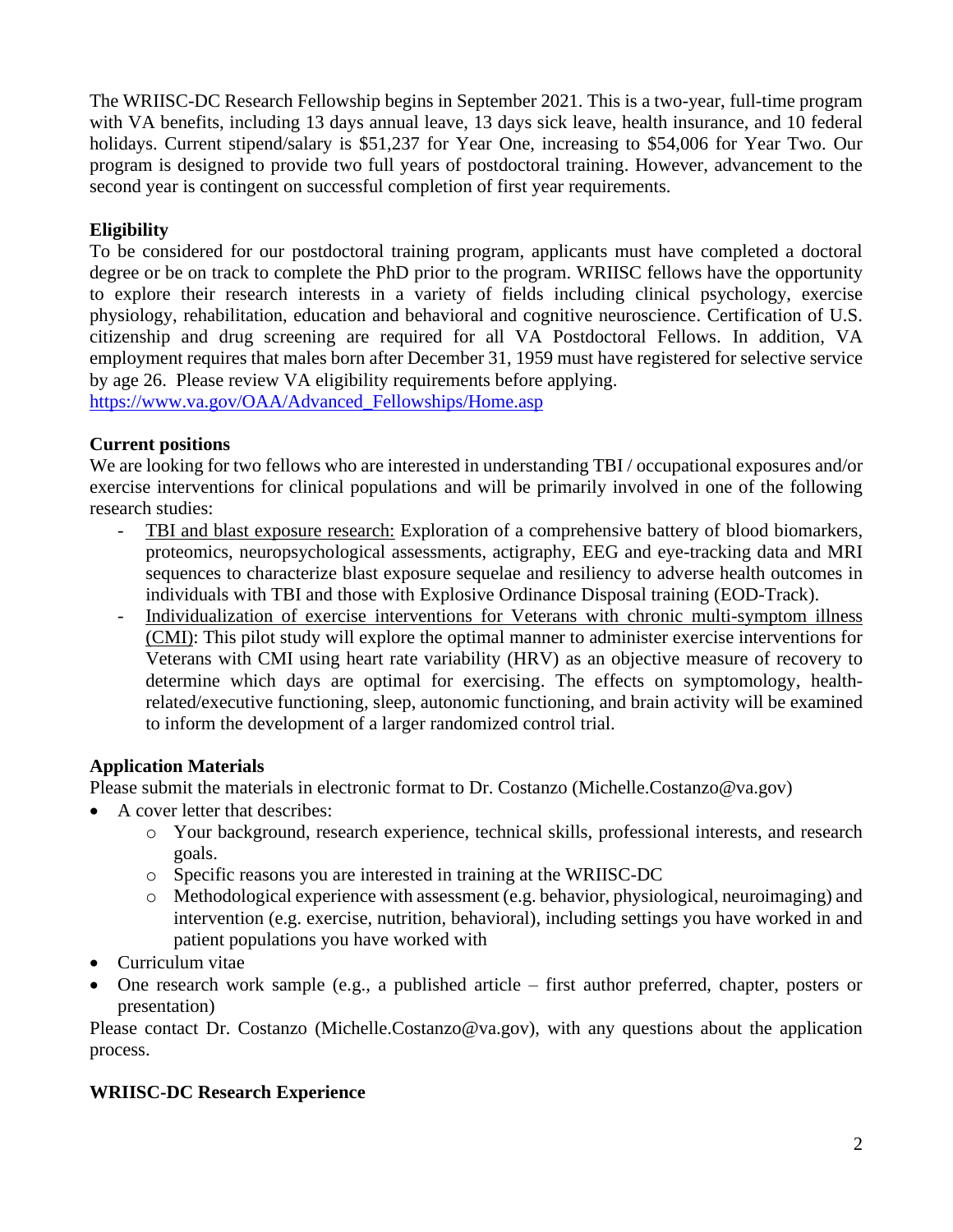Fellows will have the opportunity to enhance their research skills through a variety of educational, mentoring, and training activities. Fellows will be involved in multiple projects relevant to the WRIISC that may involve programmatic research, research that informs VA policy, environmental exposure research, neuroimaging research, and other topics. In addition, fellows are encouraged to develop a mentored research project based on their own interests. Fellows will mentor study coordinators in research activities, practice presentation skills in research meetings, collaborate with other WRIISC team members on presentations/posters, and assist with protocol and grant application writing.

#### **In-house studies:**

The following studies are conducted primarily at WRIISC-DC but include collaborators from other universities such as the University of Maryland and Georgetown University.

**Complementary and Alternative Medicine (CAM) for Sleep, Health Functioning, and Quality of Life in Veterans with Gulf War Veterans' Illnesses***:* The objective of this study is to test the efficacy of combined auricular acupuncture and iRest® Yoga Nidra (CAM) compared to Gulf War Health Education (GWHE) for improving health-related functioning among Veterans with Gulf War Illnesses (GWI).

**WRIISC-DC Data Repository:** Repository for data acquired during a comprehensive clinical evaluation which Veterans provide consent to be used for research purposes. Data available for analysis include questionnaires from the intake evaluation, neuropsychological assessment, exposure evaluation, and follow-up questionnaires.

**Clinical Bio-Behavioral Assessment of Inhibitory Control in PTSD: A Pilot Study of the Anti-Saccade Paradigm:** Investigation of a cognitive control test (anti-saccade) imbedded in social/emotional salient stimuli with faces, examining eye tracking performance in Veterans with PTSD.

**Enhancing executive function and self-regulation success through the promotion of brain health behaviors: A telehealth pilot study for Veterans with chronic multi-symptom illness:** The objective of this pilot study is to examine the effectiveness of a telehealth intervention intended to augment several factors related to brain health and cognition in Veterans with chronic multi-symptom illness. We aim to harness new technologies and distance-bridging approaches to develop a targeted intervention to improve executive function by promoting health behaviors (e.g. physical activity and mindfulness meditation) to augment cognitive control in order to facilitate self-regulation.

**Predictors of Response to Insomnia Treatments for Gulf War Veterans:** This study aims to address the insomnia problem in Gulf War Veterans by providing critical information for evidence-based personalization of Cognitive Behavior Therapy for Insomnia (CBT-I). Two treatments will be compared in a randomized clinical trial with parallel groups designed over three sites that include, WRIISC California, WRIISC New Jersey and WRIISC Washington DC

**The Comparative Health Assessment Interview (CHAI) Study:** CHAI's primary objective is to assess the effect of military service, deployment and combat on the health and well-being of OEF/OIF/OND Veterans and their adolescent children across multiple domains including mental health and suicide risk

**Multi-modal Observational study of Veterans with TBI with varying symptoms:** Exploration of a comprehensive battery of neuropsychological assessments, actigraphy, EEG and eye-tracking data and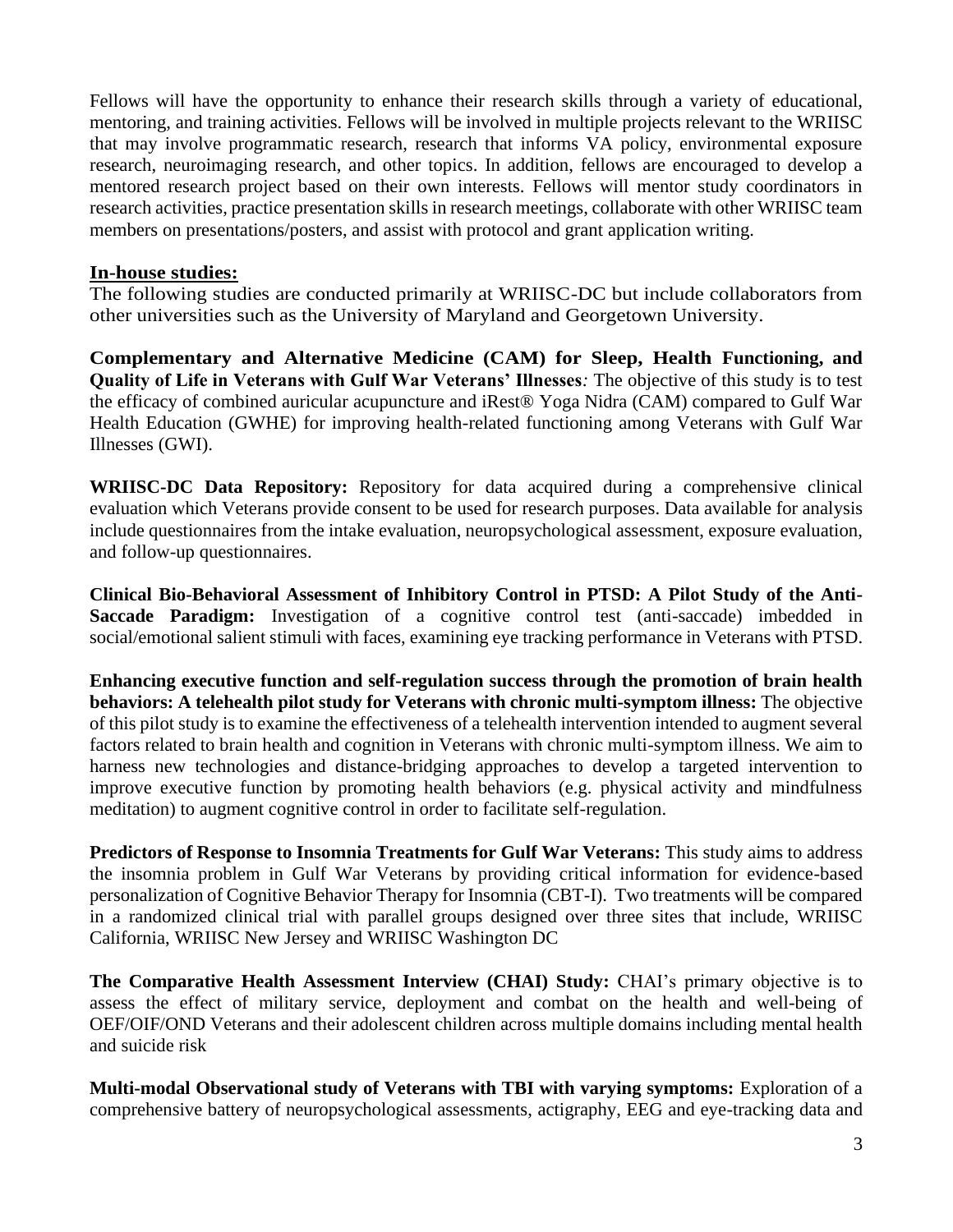MRI sequences to not only evaluate patterns of neural activity and behavior that predict TBI exposure but offer a multi-modal view of structural/functional measures of brain health.

**Individualization of an exercise program guided by heart rate variability in veterans with chronic multi-symptom illness:** The purpose of this pilot study is to compare a predefined traditional exercise program with a heart rate variability (HRV)-guided exercise program to determine the feasibility of using autonomic activity via HRV to maximize training adaptation and exercise prescription adherence.

**Biomedical Research, Artificial Intelligence and Neuroimaging (BRAIN) Study:** Investigating the relationships between mental health and routine clinical measures such as vitals, fitness, and lab reports along with radiological scans and clinical notes is the primary aim of the proposed study. In this study, we aim to take a machine learning approach to quantitatively build models that predict different neuropathological conditions and the risk of developing such conditions. We plan to use the VA Corporate Data Warehouse (VACDW) to perform a retrospective analysis using machine learning, natural language processing, and artificial intelligence techniques.

### **Project IN-DEPTH: VA NIH Investigative Deep Phenotyping Study of Gulf War Veteran Health**

The VA and the National Institute of Neurological Disorders and Stroke (NINDS) at the National Institutes of Health (NIH) have started to develop a research collaboration using state-of-the-art methods. The primary objective of the GW protocol is to explore the clinical and biological phenotypes of Gulf War Illness (GWI) in Veterans of Operations Desert Shield/Desert Storm (ODS/S, deployed August 1990 – June 1991). The study is composed of two independent protocols: the first, led by the VA to ensure patient safety and determine eligibility and the second, led by the NIH to acquire the data necessary for phenotyping and hypothesis generation.

**Assessing the Effectiveness of Health Coaching; The Washington DC War Related Illness and Injury Study Center (DC WRIISC) programmatic approach to evaluating longitudinal health coaching outcomes:** The objective of the quasi-experimental study is to examine the impact of a clinical health coaching program aimed at promoting adherence to the clinical recommendations and increasing health behaviors in treatment-seeking Veterans receiving care at the DC WRIISC.

### **Collaborative Research:**

The following studies are performed at collaborating institutions but include WRIISC collaborators. Fellows will have exposure to scientists from these collaborating institutions and the opportunity to participate in the research activities.

**A complex measure for a complex problem: Cortical activation and the Levenshtein Distance during the Tower of Hanoi puzzle (partnership with UMD)**: Development of EEG cognitive task that could be an outcome measure for intervention studies

**Computational Modeling of Inhibitory Control Deficits in Veterans with Post-traumatic Stress Disorder:** The primary goal of this collaboration with the Department of Computer Science at the University of Maryland is to develop a neurocomputational model able to simulate prefrontal cortical and relevant sub-cortical activity related to cognitive control. This model will incorporate a variety of functionalities (e.g. working memory, goal-directed behavior, inhibitory control, top-down direction of attention) associated with cognitive information processing and will inform the underlying prefrontal mechanisms of cognitive impairments related to post deployment injury in Veteran populations (e.g. post-traumatic stress disorder).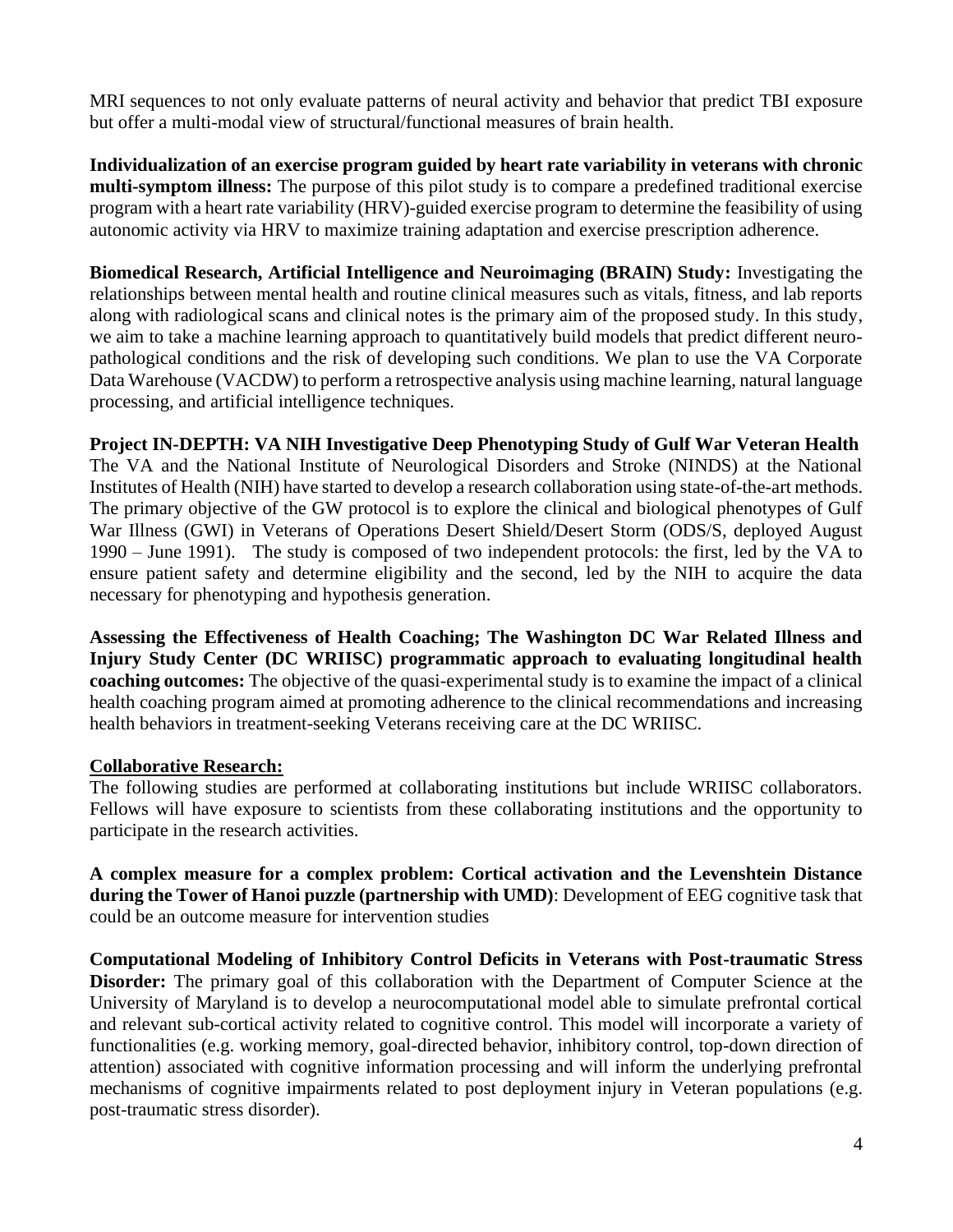**Explosive Ordnance Disposal (EOD) Tech Service Member and Veteran Brain Health Working Group:** Specialists are at particularly high risk for both concussive and sub concussive blast exposures, as well as PTSD, due to the frequently stressful, life-threatening nature of their work. In response to the concerns of EOD Veterans and Service Members, a working group has developed to create a recommended battery of standardized health evaluations and coordinate future research efforts. The outcome of these collective endeavors includes potential for new clinical trials, development of clinical data repositories and novel partnerships between federal and academic institutions (e.g. Walter Reed Army Institute of Research, Naval Medical Research Center, Walter Reed Military Medical Center, National Institutes of Health, Uniformed Services University).

### **External manuscripts related to outside investigator-driven collaborations**

WRIISC Researchers are encouraged to maintain relationships with colleagues from prior positions both outside and within the VA and foster new ways to expand the research program, for example through accessing publicly available datasets and datasets from prior collaborations after obtaining DUAs. These manuscripts represent the efforts of WRIISC researcher involvement on projects outside the scope of those defined within the research program and contributes towards yearly evaluations.

#### **Resources**

A variety of neuropsychological assessment, medical symptomatology, treatment adherence, sleep, exercise, EEG, eye-tracking, and war-related exposure data are currently being analyzed. We have the following data acquisition modalities in-house and are exploring novel remote data acquisition methodologies for the post-COVID era: 64-channel EEG Brain Vision system, 3T MRI, eye-tracking, Remote Measures: Ballistocardiography (Emfit QS), remote EEG (Muse 2), and Actigraphy.

### **Educational Activities**

- **WRIISC-DC Journal Club:** Fellows will participate in a periodic meeting with WRIISC-DC staff and colleagues from outside departments to present research findings and discuss journal articles covering clinical and research interests of the group (e.g., exposure, health coaching, neuropsychological assessment, neuroimaging, etc.). Fellows will present an article of interest at least twice per year.
- **Professional Conference Attendance:** Throughout the training year, fellows will have the opportunity to attend professional conferences with funding typically covered by the WRIISC for one conference per year. Following return from a professional conference, the fellow is expected to provide an informal presentation of relevant material to the fellowship faculty.

Additional educational activities at/near the DC VAMC campus include: DC VAMC Neurology Grand Rounds, DC VAMC Pathology Brain Cutting Conference, MedStar National Rehabilitation Hospital Didactics and Journal Club, TeleECHO Integrative Cognitive Rehabilitation Seminars, Georgetown-Howard Universities Center for Clinical and Translational Science (GHUCCTS) Monthly Statistical Seminar Series, GHUCCTS Research Grand Rounds. Attendance is encouraged, but not required

#### **Performance Evaluation**

Fellows will receive formal, face to face feedback regarding progress being made in the fellowship twice yearly. Formal feedback will include written evaluation that includes ratings in professional competency areas related to research and scholarly inquiry. Fellows who receive ratings below developmentally appropriate minimums in each competency area will be given specific feedback and training to improve their skills in these areas. If necessary, remediation plans designed to assist with any difficulty